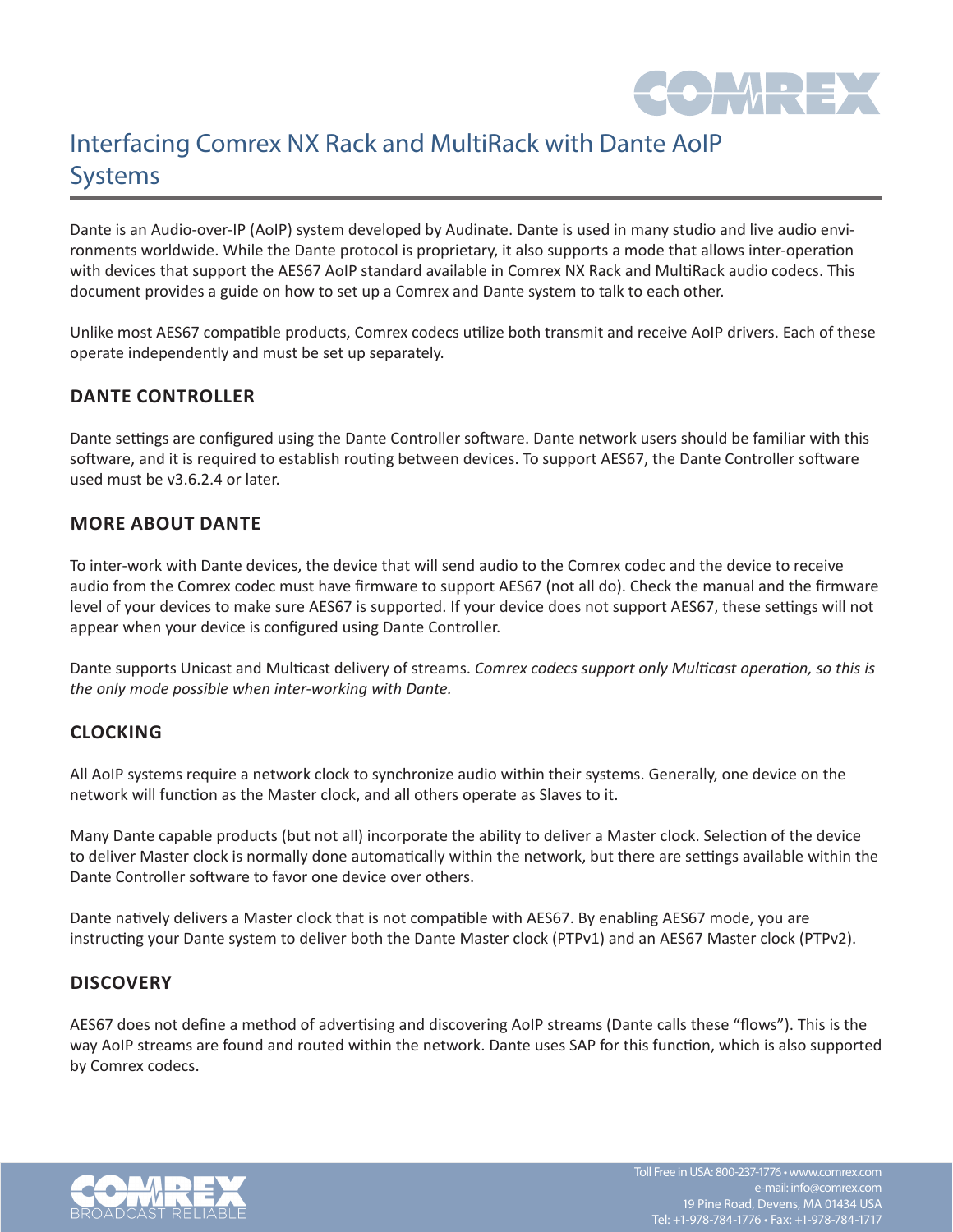

Unlike some AoIP systems, Dante requires the use of SAP discovery and doesn't support a way to manually define streams entering the Dante system.

# **SETTING UP A DANTE DEVICE FOR AES67**

For the purposes of this guide, we've connected to a Focusrite Rednet 8AR Dante analog node.

Open Dante Controller and select the device you'd like to send and/or receive AES67 streams. If your device supports AES67, a tab with that label will appear. Select it.

| Dante Controller - Device View (RedNetA8R-16e866)                         | □ | × |
|---------------------------------------------------------------------------|---|---|
| File Device View Help                                                     |   |   |
| E 6<br>RedNetA8R-16e8<br>$-$<br>$\circledcirc$                            |   | 2 |
| Receive Transmit Status Latency Device Config Network Config AES67 Config |   |   |
|                                                                           |   |   |
|                                                                           |   |   |
|                                                                           |   |   |
|                                                                           |   |   |
|                                                                           |   |   |
|                                                                           |   |   |
| -AES67 Mode-                                                              |   |   |
| Enabled<br>Current:                                                       |   |   |
| Enabled $\sim$<br>New:                                                    |   |   |
|                                                                           |   |   |
|                                                                           |   |   |
| -Tx Multicast Address Prefix-                                             |   |   |
|                                                                           |   |   |
| Current Prefix: 239.69.XXX.XXX                                            |   |   |
| New Address Prefix:<br>Set                                                |   |   |
| -Reset Device                                                             |   |   |
| Clear Config<br>Reboot                                                    |   |   |
|                                                                           |   |   |
|                                                                           |   |   |

#### **FIGURE 1 DANTE AES67 DEVICE VIEW TAB**

Select "Clear Config", as some previous settings in the Dante device may interfere with AES67.

If you will be sending audio to the Comrex codec from this device, make sure the Tx Multicast Address prefix is the default 69 (The second decimal digit bolded). If not, set it to 69.

Finally, set the AES67 mode to "enabled". Then select "Reboot".

Go back to the Network View and make sure this device (or some device on your network) shows up as "Grand Master Clock" on the top banner.

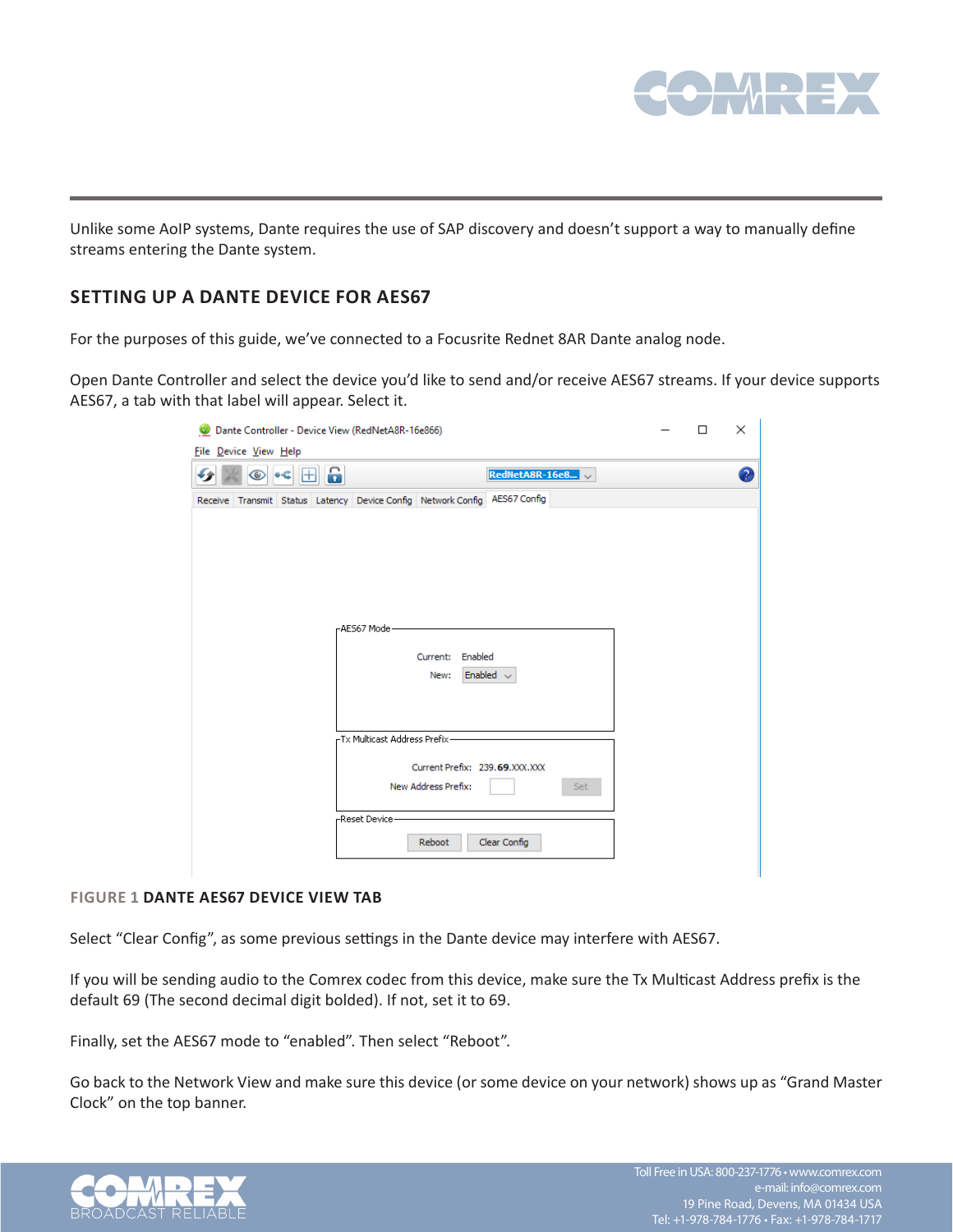

| $\begin{array}{ c c c c c }\hline \multicolumn{1}{ c }{\textbf{I}} & \multicolumn{1}{ c }{\textbf{I}} & \multicolumn{1}{ c }{\textbf{I}} & \multicolumn{1}{ c }{\textbf{I}} & \multicolumn{1}{ c }{\textbf{I}} & \multicolumn{1}{ c }{\textbf{I}} & \multicolumn{1}{ c }{\textbf{I}} & \multicolumn{1}{ c }{\textbf{I}} & \multicolumn{1}{ c }{\textbf{I}} & \multicolumn{1}{ c }{\textbf{I}} & \multicolumn{1}{ c }{\textbf{I}} & \multic$ |             |      |                               |                                |                         | Grand Master Clock: RedNetA8R-16e866            |                                  |                                  |                                     |  |
|---------------------------------------------------------------------------------------------------------------------------------------------------------------------------------------------------------------------------------------------------------------------------------------------------------------------------------------------------------------------------------------------------------------------------------------------|-------------|------|-------------------------------|--------------------------------|-------------------------|-------------------------------------------------|----------------------------------|----------------------------------|-------------------------------------|--|
| Routing Device Info Clock Status Network Status Events                                                                                                                                                                                                                                                                                                                                                                                      |             |      |                               |                                |                         |                                                 |                                  |                                  |                                     |  |
| <b>Device</b><br>Name                                                                                                                                                                                                                                                                                                                                                                                                                       | <b>Sync</b> | Mute | <b>Clock</b><br><b>Source</b> | <b>Domain</b><br><b>Status</b> | Primary<br>v1 Multicast | $\wedge$<br>Primary<br>v <sub>2</sub> Multicast | <b>Secondary</b><br>v1 Multicast | <b>Secondary</b><br>v2 Multicast | Pref Enable Sync<br>Mas To External |  |
| RedNetA8R-16e866                                                                                                                                                                                                                                                                                                                                                                                                                            |             |      | Dante                         | N/A                            | Master                  | <b>Master</b>                                   | N/A                              | N/A                              |                                     |  |

#### **FIGURE 2 NETWORK VIEW-CLOCK STATUS TAB**

Next you will Open the Comrex Codec Web-based user interface page, and navigate to teh Network Manger section. You must be sure the Ethernet interface used (typically the secondary) has a valid IP address on your AES67 network.

The default settings of these ports are to use a DHCP server. If you require static addressing (or you have no DHCP server on your network) you must apply static settings here; using a reserved IP address on your AES67 LAN.

| <b>Select Network Device</b>                                           | <b>Device Settings</b>   |                         |
|------------------------------------------------------------------------|--------------------------|-------------------------|
| <b>Primary Ethernet Port</b>                                           | Name                     | Secondary Ethernet Port |
| Installed Enabled                                                      | Enabled                  | Yes                     |
| Address: 10.42.1.81                                                    | Active Network Location  | Default                 |
| Address Te80::320e:d5ff:fe4e+dfe2<br>DM <sub>S</sub> Server: 10.42.0.1 | <b>NETWORK LOCATIONS</b> |                         |
| <b>Secondary Ethernet Port</b>                                         | <b>ADD LOCATION</b>      |                         |
| Installed Enabled<br>Address: 192.168.87.29                            | ▼ Default                |                         |
| Address: fe80::320e:d5ff:fe4e:dfe3                                     | <b>DELETE LOCATION</b>   |                         |
| DNS Server: 192.168.87.1                                               | Name                     | Default                 |
| <b>POTS Modem</b><br><b>In talled</b> Enabled                          | IP Type                  | DHCP                    |
| Show Advanced Settings                                                 | <b>STATIC ROUTES</b>     |                         |
|                                                                        | <b>ADD STATIC ROUTE</b>  |                         |

Network Manager

#### **FIGURE 3 ETHERNET PORT SETTINGS**

You now have an AES67 compatible Master clock on your Dante network. Continue with the Web-based control page on your Comrex codec and select the "System Settings" Tab. If not done already, enable AES67 operation under that section, as described in the manual. Leave all other AES67 settings at their defaults, as shown. Look for the PTP clocking status to show "locked".

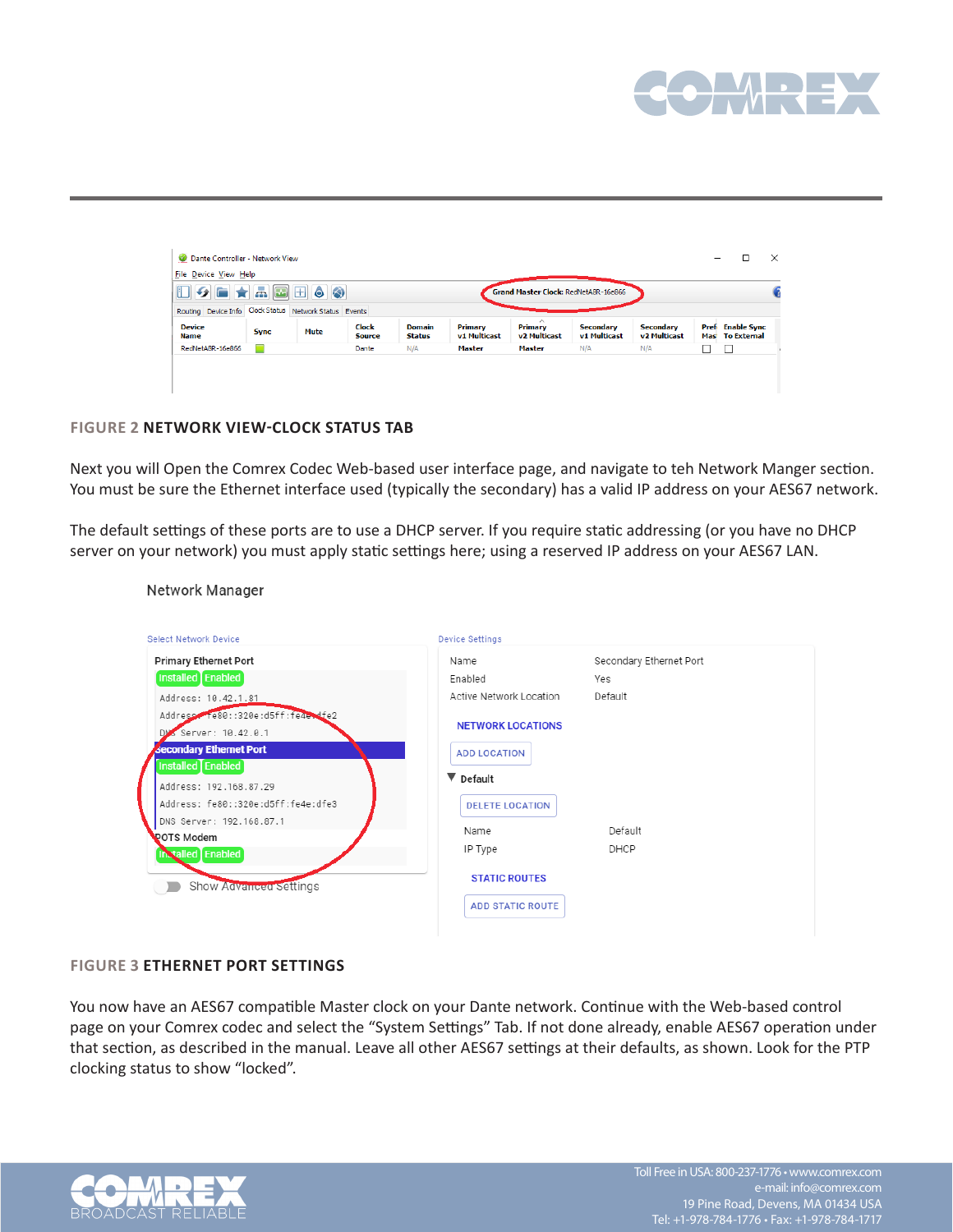

| Enabled<br>Ready, 29 sessions             |                |
|-------------------------------------------|----------------|
| <b>SETTINGS</b>                           |                |
| Enable                                    | Enabled        |
| Network Interface                         | Secondary      |
| Network Interface Usage                   | AES67-only     |
| AES67 frame size                          | $1 \text{ ms}$ |
| $\blacktriangleright$ PTP Clocking        |                |
| Locked<br>GUID: (00-1D-C1-FF-FE-16-E8-66) |                |

#### **FIGURE 4 AES67 SYSTEM SETTINGS**

Dante offers a PTPv2 Master clock domain of 0. This is the default of Comrex codecs. If not locking, check that the clock domain is set to 0 under the PTP clocking options on the Comrex codec.

## **CREATING AN OUTGOING AES67 STREAM FROM A COMREX CODEC**

Once AES67 is enabled on the codec and the clock is "locked", an AES67 outgoing stream is automatically created to the default Multicast node address. It carries a label taken from the Unit Name setting under the System Settings -> Connections section of the user interface.

You'll need to change the outgoing Multicast node address to one within the Dante accepted range. Still under AES67 settings, navigate to the "Outputs" section and select the outgoing stream you wish to change. (NX Rack has only one output, MultiRack has five).

| <b>OUTPUTS</b>                                |                          |
|-----------------------------------------------|--------------------------|
| $\blacktriangledown$ Weather Studio: output 1 |                          |
| streaming                                     |                          |
| Name                                          | Weather Studio: output 1 |
| <b>Address</b>                                | 239.69.87.29             |

#### **FIGURE 5 OUTPUTS**

Set the "Address" field to an address within the 239.69.x.x range. Click "apply" then disable and re-enable AES67 mode on the codec to initiate the stream to the new address.

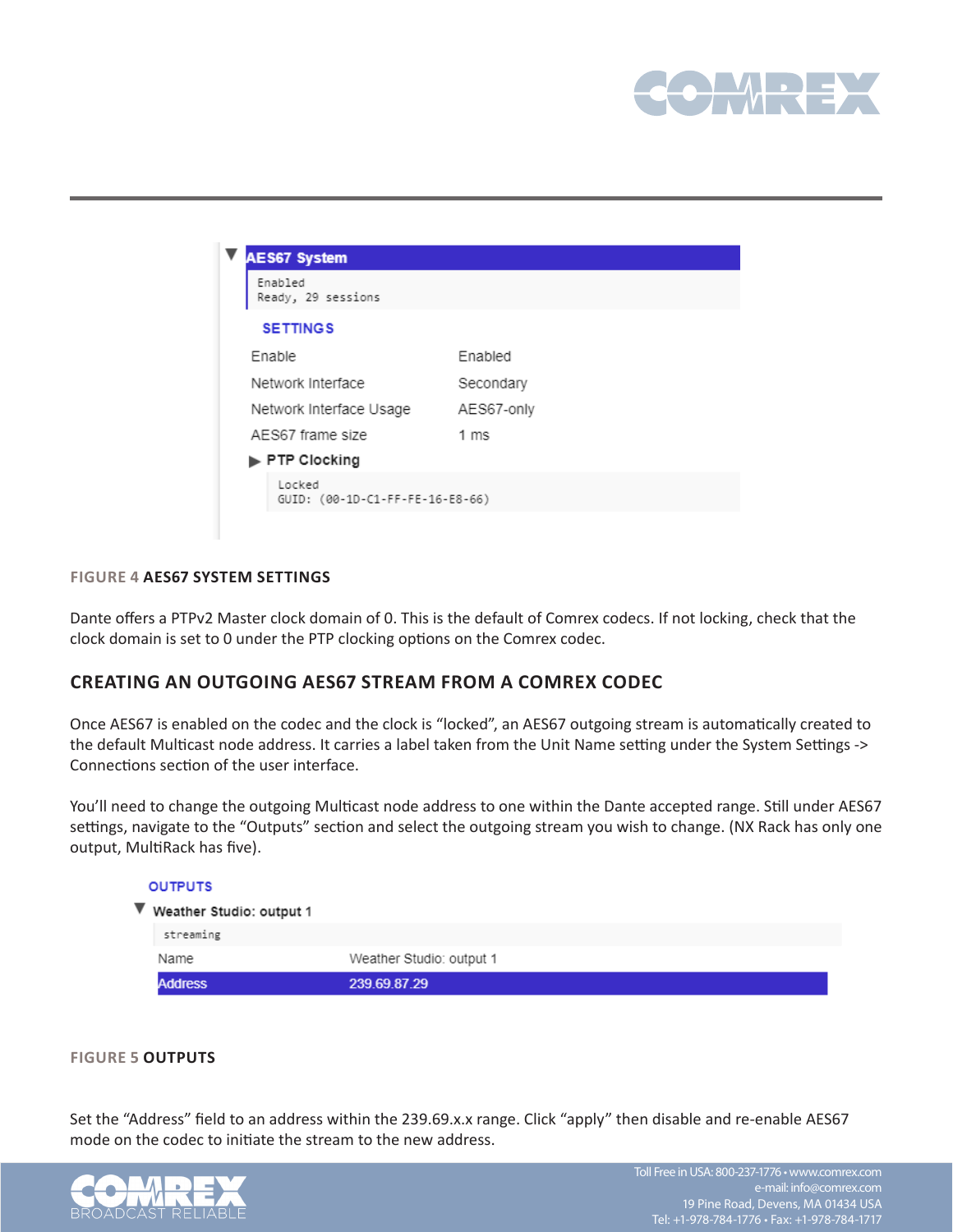

#### **Note:** the default outgoing address is likey not in the Dante Multicast range. You must set this field correctly.

The stream should now be discoverable and routable within the Dante controller. Comrex AES67 streams will always appear as 48KHz sampled 24-bit two channel streams. Codec connections that are received as mono will deliver identical audio to both AES67 channels.

If your Dante device does not receive the Comrex stream reliably, you may need to increase the latency setting of the receiving device under Dante Controller. In the Device View of the receiving device, choose the Latency Tab. The 2mS setting is recommended for most networks, but some devices may require an increase to 5mS for stability.

| Dante Controller - Device View (RedNetA8R-16e866)                         |                                         |                                                                              | п | × |
|---------------------------------------------------------------------------|-----------------------------------------|------------------------------------------------------------------------------|---|---|
| File Device View Help                                                     |                                         |                                                                              |   |   |
| 6<br>ŀН<br>œ                                                              |                                         | RedNetA8R-16e8                                                               |   |   |
| Receive Transmit Status Latency Device Config Network Config AES67 Config |                                         |                                                                              |   |   |
|                                                                           |                                         |                                                                              |   |   |
| -Rename Device-                                                           |                                         |                                                                              |   |   |
| RedNetA8R-16e866                                                          |                                         | Apply                                                                        |   |   |
|                                                                           |                                         |                                                                              |   |   |
| -Sample Rate-                                                             |                                         |                                                                              |   |   |
|                                                                           |                                         |                                                                              |   |   |
| Sample Rate: 48k                                                          |                                         | Pull-up/down:                                                                |   |   |
| This device does not support<br>sample rate configuration.                |                                         | This device does not support<br>Pull-up/down configuration.                  |   |   |
|                                                                           |                                         | -Clocking-                                                                   |   |   |
| -Encoding-                                                                |                                         |                                                                              |   |   |
| Preferred Encoding:                                                       |                                         | Unicast Delay Requests: Disabled ~                                           |   |   |
| This device does not support                                              |                                         |                                                                              |   |   |
| Preferred Encoding configuration.                                         |                                         |                                                                              |   |   |
| -Device Latency                                                           |                                         |                                                                              |   |   |
| Current latency: 2 msec                                                   |                                         |                                                                              |   |   |
| Latency                                                                   | <b>Maximum Network Size</b>             |                                                                              |   |   |
| 150 usec<br>0                                                             | Gigabit network with one switch         |                                                                              |   |   |
| 250 usec<br>Ω                                                             | Gigabit network with three switches     |                                                                              |   |   |
| 500 usec<br>Ω                                                             | Gigabit network with five switches      |                                                                              |   |   |
| ∩<br>1 msec                                                               |                                         | Gigabit network with ten switches or gigabit network with 100Mbps leaf nodes |   |   |
| $\circledcirc$<br>2 msec                                                  | Gigabit network with 100Mbps leaf nodes |                                                                              |   |   |
| 5 msec                                                                    | Safe value                              |                                                                              |   |   |
| -Reset Device-                                                            |                                         |                                                                              |   |   |
|                                                                           |                                         |                                                                              |   |   |
|                                                                           | Reboot                                  | Clear Config                                                                 |   |   |
|                                                                           |                                         |                                                                              |   |   |

#### **FIGURE 6 DEVICE VIEW-DEVICE CONFIG TAB**

## **RECEIVING AN INCOMING AES67 STREAM TO A COMREX CODEC**

Unlike codec outgoing streams, incoming AES67 streams cannot be routed via Dante Controller. They will be created and configured on the Dante device via the Dante Controller Device view, but they will be selected on the Comrex Codec's configuration page.

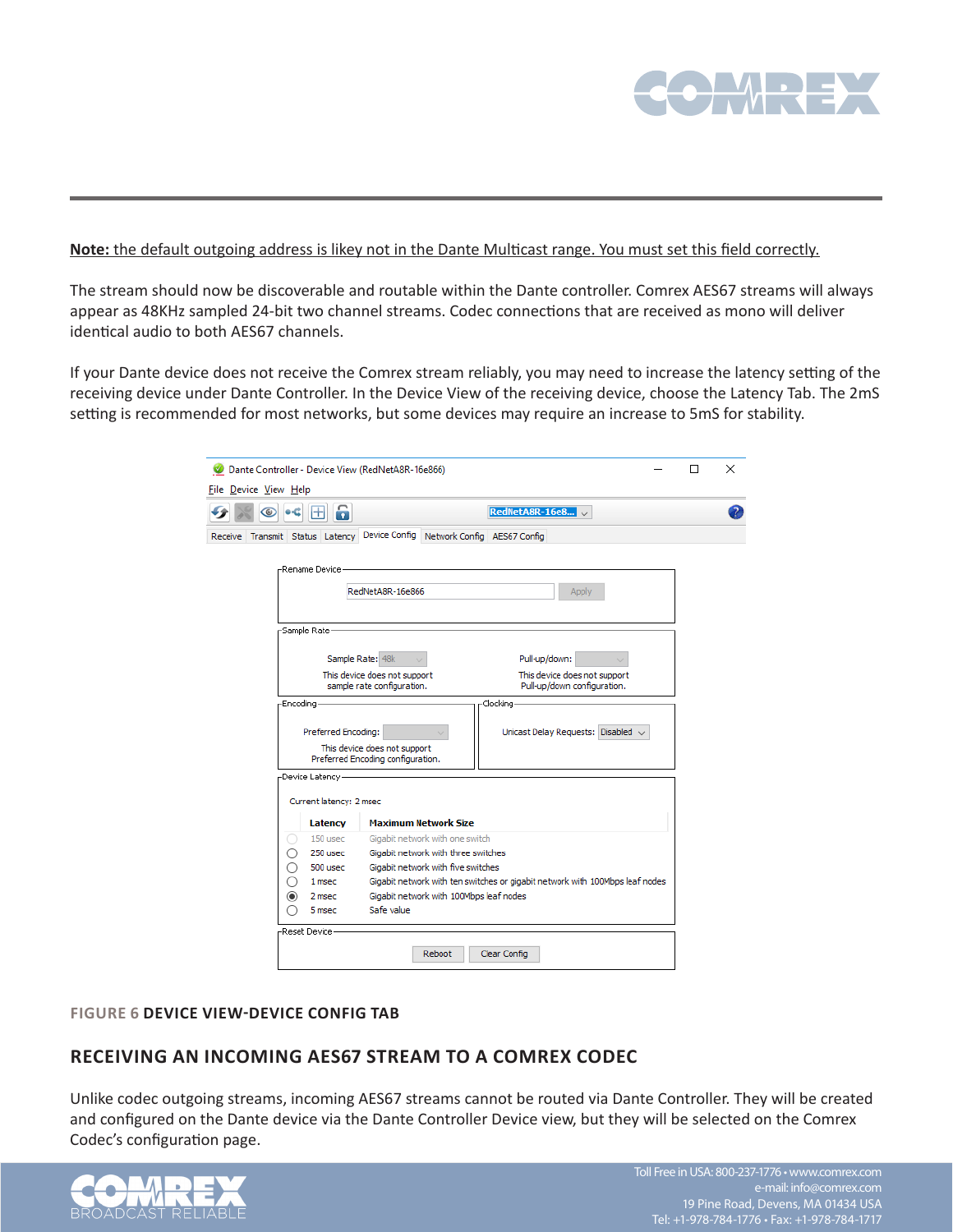

On the Device View from the Dante device that will create the stream to the codec, choose the "Create New Multicast Flow" option from the top menu.

| Create Multicast Flow                                                 | ×                         |
|-----------------------------------------------------------------------|---------------------------|
| RedNetA8R-16e866 supports up<br>to 8 channels per flow.               |                           |
| RTP flows for AES67 have a maximum of 8 channels per flow.            |                           |
| Select one or more transmit channels to be placed in multicast flows. |                           |
| -Flow Config (Optional) -                                             |                           |
| ) Dante                                                               | $\odot$ AES67             |
| Destination Address: (●) Auto (●) Manual                              |                           |
| Channel<br><b>Name</b>                                                | Add to<br><b>New Flow</b> |
| 01                                                                    |                           |
| 02                                                                    |                           |
| 03                                                                    |                           |
| 04                                                                    |                           |
| 05                                                                    |                           |
| 06                                                                    |                           |

#### **FIGURE 7 AES67 MULTICAST FLOW**

First select the "AES67 Flow" option before selecting any channels. Leave the Destination Address as "Auto". Choose two channels from this device to be added to the outgoing stream. Comrex codecs can only accept two-channel AES67 streams. Choose "Create".

Log into the Comrex web-based interface. Under the System Settings Tab, expand the AES67 options, and find the input you wish to assign (NX Rack has one, MultiRack has five). Find and select the "Source" entry under your desired input.